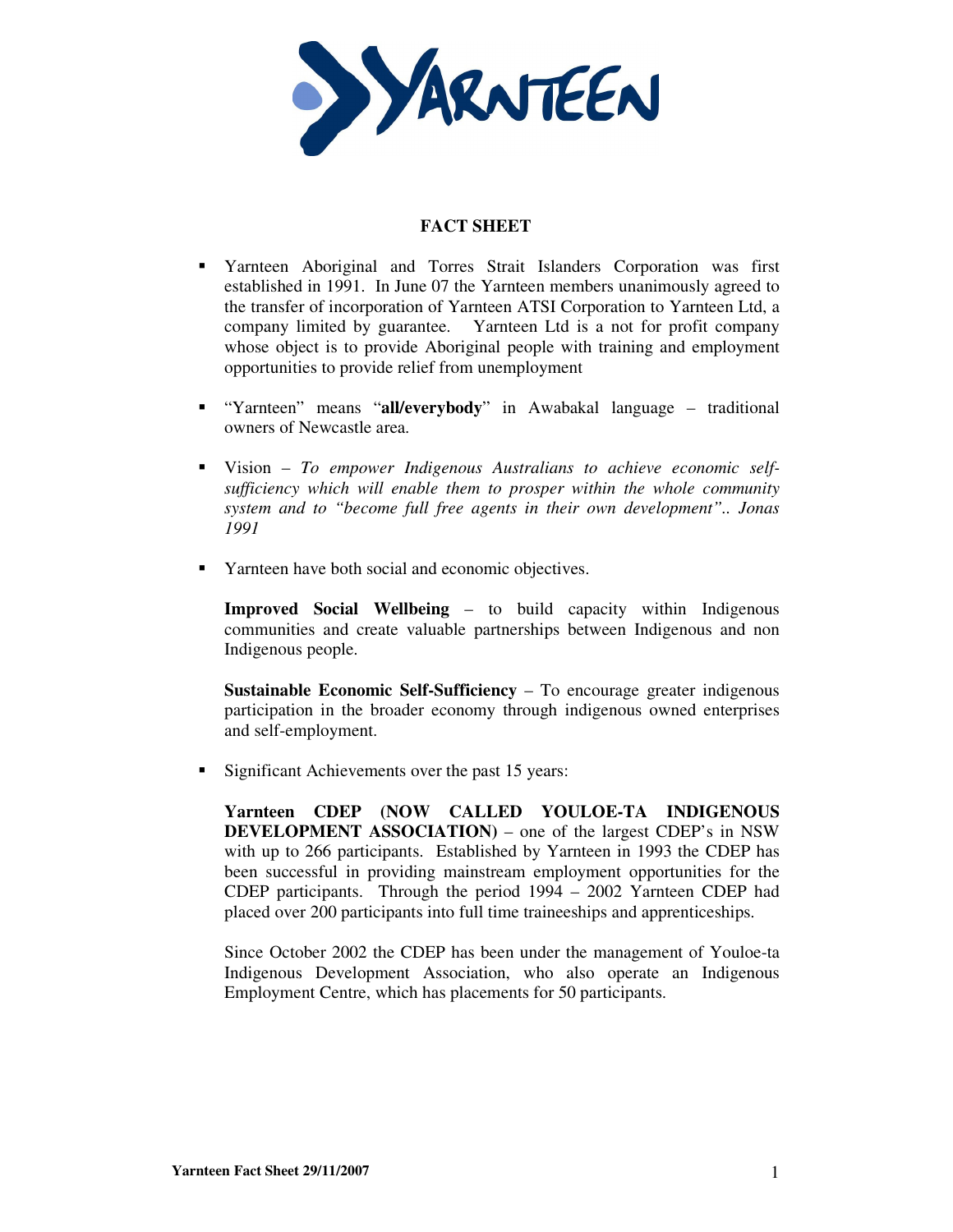**Community Resource and Training Centre at Garden Suburbs**. The Centre is located on 7 acres of natural bushland and was bought by Yarnteen in 1995, from profits generated by Yarnteen's commercial activities. A new building was constructed in 1999 from funding through the Australian National Training Authority and ATSIC CDEP. Today the centre offers accommodation for the Youloe-ta Indigneous Development Asso. The centre also provides conferencing, catering and bush tucker tours.

**Small Business Assistance and Incubation** - Yarnteen has assisted several Indigenous small businesses to get established. These businesses include Cardiff Property Services which is owned and operated by an Aboriginal licensed builder undertaking contracts with the NSW Aboriginal Housing Office and Department of Housing and Warialda Engineering and Welding the Aboriginal inventor of the "Davis Starlifter".

**Microsoft "Unlimited Potential" Foundation Partner** – in launching their "UP' program Microsoft has chosen Yarnteen to be one of 5 Foundation Partners to roll out it's UP program. Yarnteen is the only Indigenous partner and in 2006 was chosen to present our work at the Global Microsoft "UP" Conference in Seattle, USA.

**Yarnteen Cultural Camp –** Yarnteen has established a cultural camp on 100 acres in the Wollombi – Broke area. Located within 15 klms of one of the richest areas for NSW Aboriginal rock art and cave paintings. The cultural camp is operated by an Aboriginal businessman and is utilised by many educational groups for cultural education purposes and by sporting and recreational groups.

**Yarnteen Creative Enterprise Centre** – This newly established centre combines both Yarnteen's economic and social well being objectives by providing a centre where Indigenous community, small businesses and organisations can gain support and bridge the digital divide for greater access to information and technology for community economic development.

The Centre currently employs 4 full time Indigenous employees and through Yarnteen College be offering training in Business Administration, digital media, job search and cultural awareness.

**Yarnteen Creative Enterprises Pty Ltd** is the subsidiary responsible for the management of the Yarnteen Creative Enterprise Centre.

**Yarnteen College -** Yarnteen College is one of 4 Indigenous Registered Training Organisations in NSW, providing national accredited training. The organisation has a strong focus on Vocational Education Training. Yarnteen College will deliver training at both the Yarnteen Creative Enterprise Centre and the Community Resource and Training Centre.

Yarnteen has also established 2 very successful commercial enterprises:

**Yarnteen Investments Pty Ltd trading as Port Hunter Commodities (PHC)** (a wholly owned subsidiary company of Yarnteen established in 1993) is a modern up-to-date bulk warehousing and commodity bagging enterprise located within the port of Newcastle area and one of a few major export/import and distribution facilities with Australian Quarantine approval